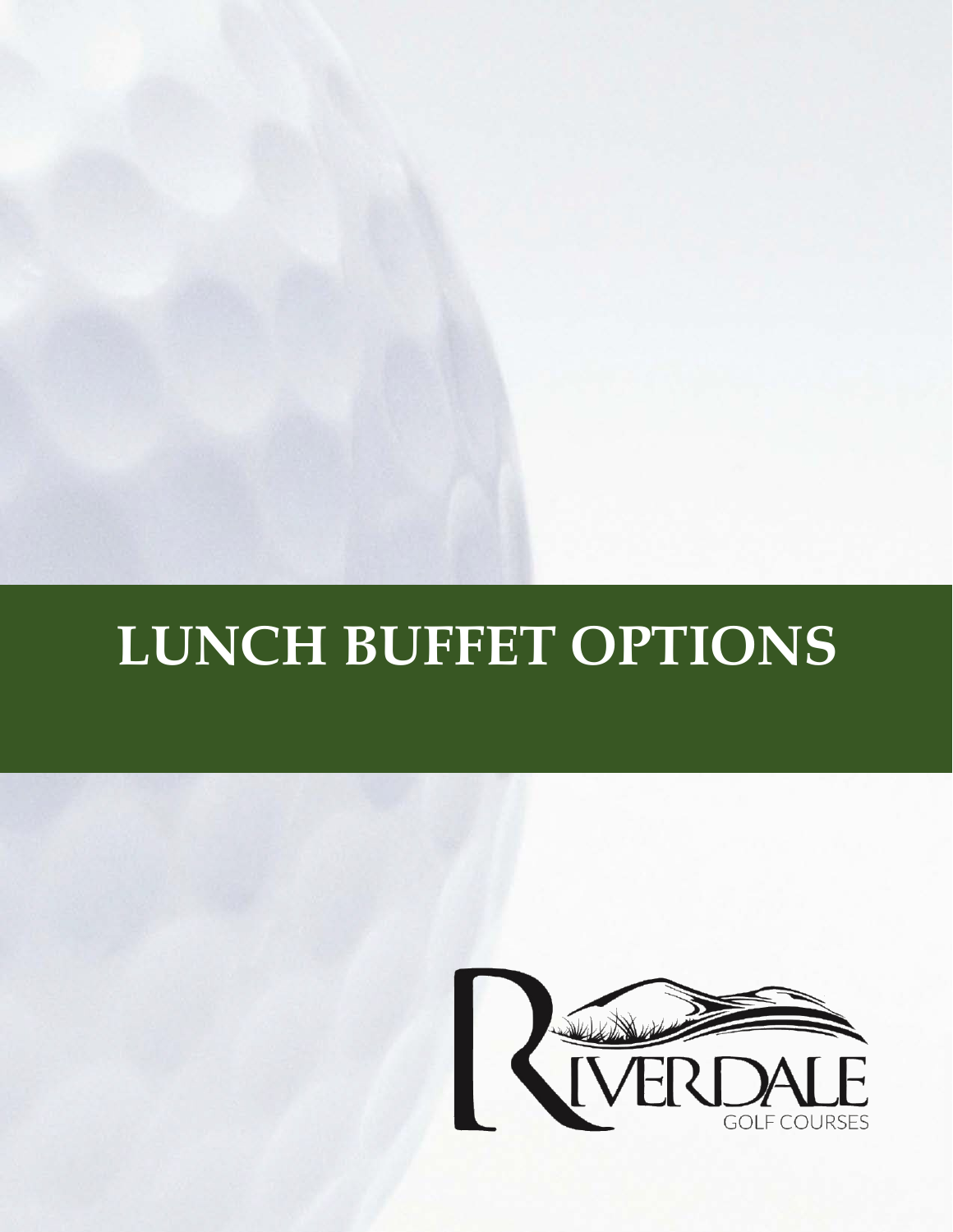# **BUFFET OPTIONS**

# **Deli Buffet**

- ∙ Assortment of sliced ham & turkey
- ∙ Pesto Chicken Salad
- ∙ Potato Salad
- ∙ Condiments
- ∙ Assorted cookies
- ∙ Tea & Lemonade

### **\$15.91++ OR \$20.00 inclusive/person**

#### **The Grill Buffet**

- ∙ Grilled 1/3lb. Hamburgers, Bratwurst with sauerkraut, Spiced rubbed grilled chicken breast
- ∙ Tossed mixed green salad with dressing. (ranch & vinaigrette )
- ∙ Potato Salad, Fresh fried Kettle Chips, Condiments
- ∙ Assorted cookies
- ∙ Tea & Lemonade

#### **\$19.89++ OR \$25.00 inclusive/person**

### **South of the Boarder Buffet**

- ∙ Mexican Caesar salad
- ∙ Chicken enchiladas
- ∙ Beef fajitas
- ∙ Cumin black beans
- ∙ Spanish rice
- ∙ Onions, jalapenos, lettuce, salsa, cheese & sour cream
- ∙ Assorted cookies
- ∙ Tea & Lemonade

#### **\$20.69++ OR \$26.00 inclusive/person**

ALL THE ABOVE FOOD & BEVERAGE PRICES ARE SUBJECT TO AN 20% SERVICE CHARGE & SALES TAX ++ pricing is before service charge & sales tax. Inclusive pricing includes service charge & sales